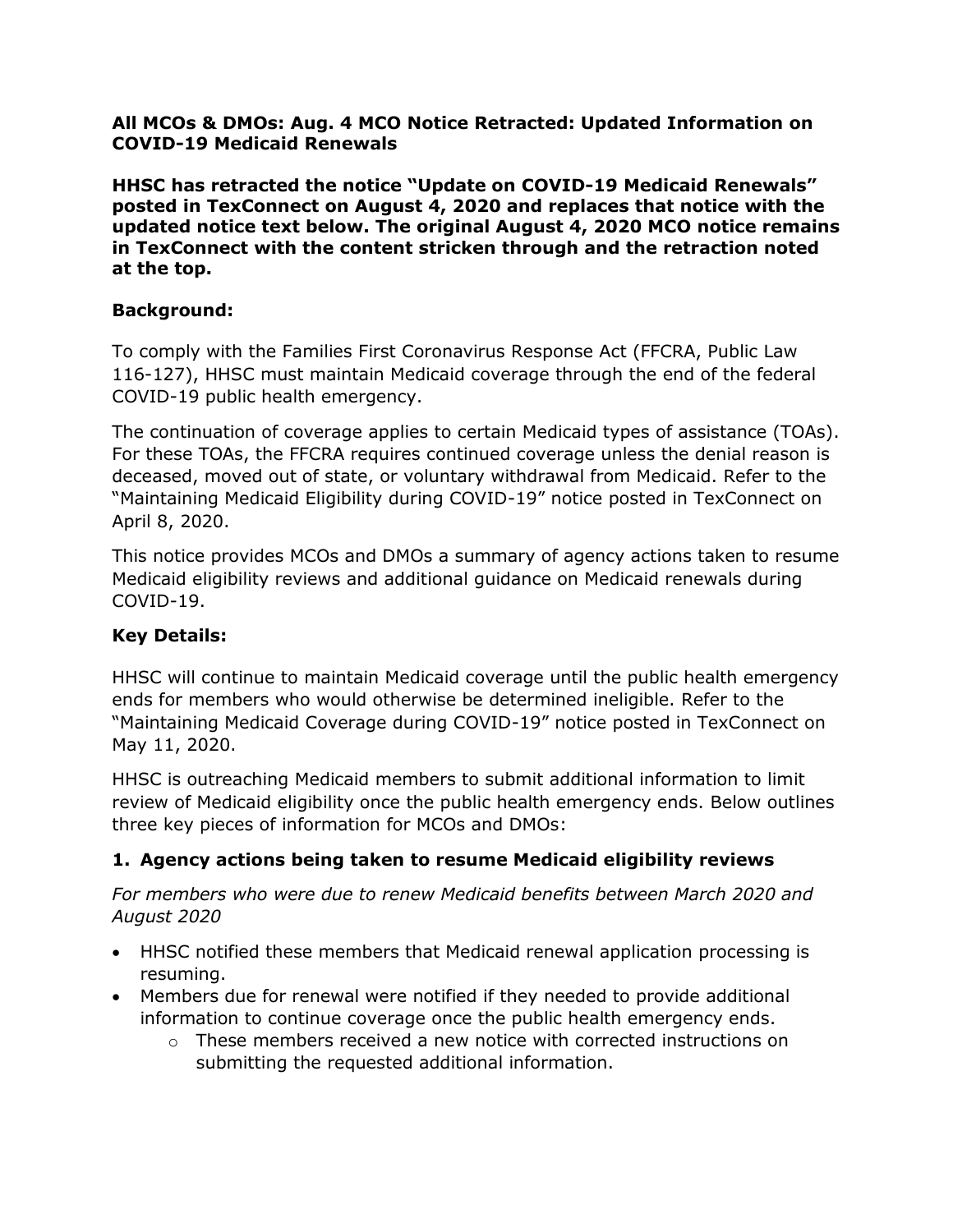#### *Agency Action Timeline and Notice Summary for Members Due to Renew Between March 2020 and August 2020*

| <b>Dates</b>                                 | <b>Actions</b>                                                                                                                                                                                                                                       |  |  |  |  |
|----------------------------------------------|------------------------------------------------------------------------------------------------------------------------------------------------------------------------------------------------------------------------------------------------------|--|--|--|--|
|                                              | HHSC sent a general notice.                                                                                                                                                                                                                          |  |  |  |  |
| July 29,<br>2020                             | This notice informed members HHSC is resuming Medicaid eligibility<br>reviews and will send information on next steps for continuing their<br>Medicaid coverage.                                                                                     |  |  |  |  |
|                                              | HHSC sent a second notice if additional information is needed.                                                                                                                                                                                       |  |  |  |  |
| August 15,<br>2020 and<br>August 30,<br>2020 | This notice informed members to turn in additional information so<br>$\bullet$<br>HHSC can determine Medicaid eligibility.<br>Members had 30 days to report any changes and return requested<br>$\bullet$<br>information back to HHSC.               |  |  |  |  |
|                                              | NOTE: Members will now have additional time to report and return<br>information per the new notice (detailed below) with corrected instructions.<br>MCOs will also receive a list of members who received this original notice.                      |  |  |  |  |
|                                              | HHSC sent a new notice with corrected instructions to all members<br>who received the original notice requesting additional information.                                                                                                             |  |  |  |  |
| September<br>25, 2020                        | This notice informed members any information returned online through<br>$\bullet$<br>YourTexasBenefits.com must be entered as a change.<br>Members have 30 days to report any changes and return requested<br>$\bullet$<br>information back to HHSC. |  |  |  |  |
|                                              | HHSC may continue to send notices if additional information is<br>needed.                                                                                                                                                                            |  |  |  |  |
| During the<br>month of<br>October<br>2020    | This notice informs members to turn in additional information so HHSC<br>$\bullet$<br>can determine Medicaid eligibility.<br>Members will have 30 days to report any changes and return requested<br>$\bullet$<br>information back to HHSC.          |  |  |  |  |
|                                              | NOTE: MCOs will receive a list of members that will be sent this notice as a<br>separate supplemental file.                                                                                                                                          |  |  |  |  |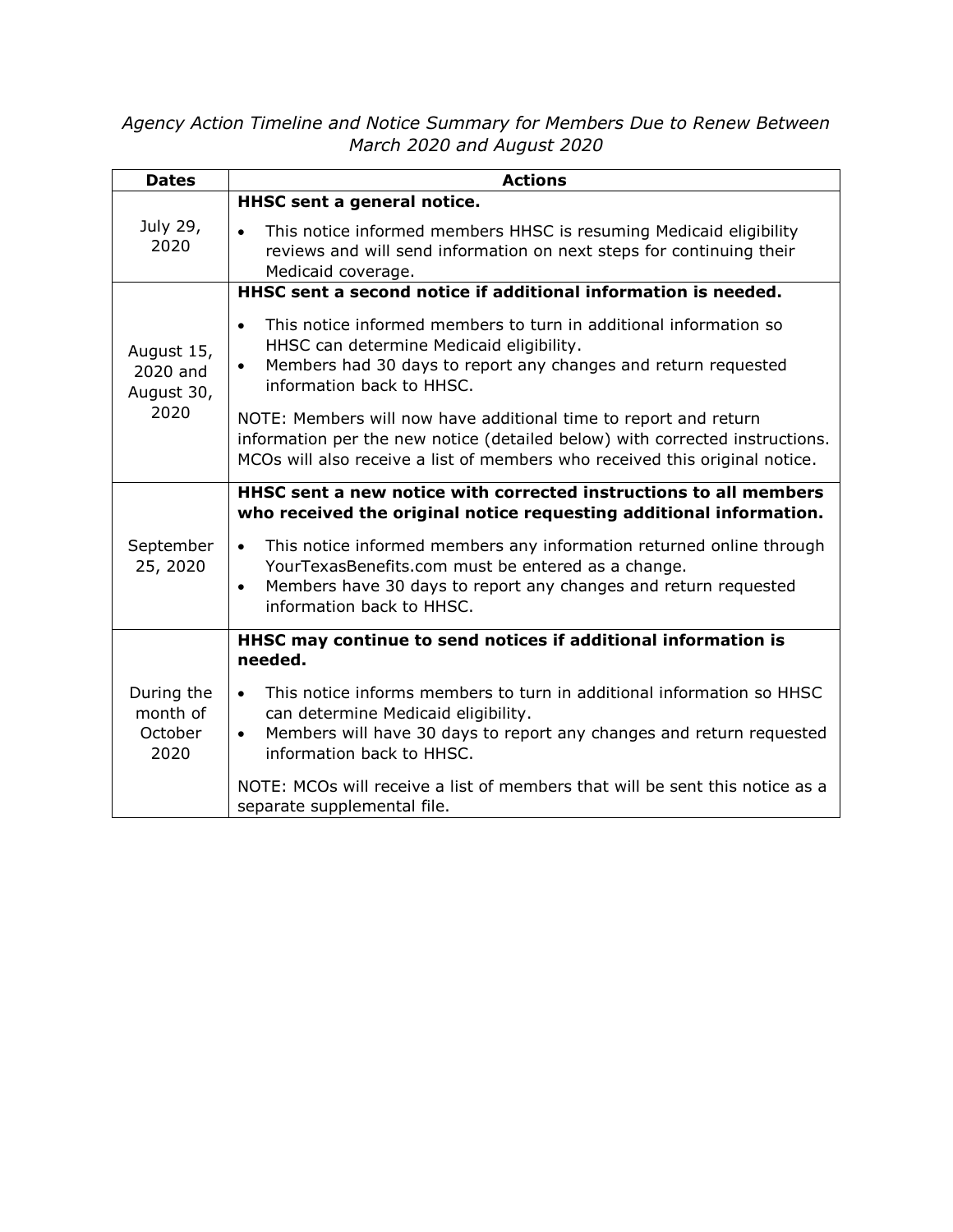| <b>Dates</b>        | <b>Actions</b>                                                                                                                                                                                                                                                                                                                                                                                                                                                                                                                                                                                                                                                                                                                                        |  |  |  |  |
|---------------------|-------------------------------------------------------------------------------------------------------------------------------------------------------------------------------------------------------------------------------------------------------------------------------------------------------------------------------------------------------------------------------------------------------------------------------------------------------------------------------------------------------------------------------------------------------------------------------------------------------------------------------------------------------------------------------------------------------------------------------------------------------|--|--|--|--|
| October 30,<br>2020 | HHSC will make a final determination and send each member a<br>notice.                                                                                                                                                                                                                                                                                                                                                                                                                                                                                                                                                                                                                                                                                |  |  |  |  |
|                     | For Members sustained:<br>If eligibility is ultimately sustained based on the additional<br>information received, HHSC will send members a notice that states<br>their Medicaid coverage will continue once the public health<br>emergency ends.<br>The renewal period will remain the same.<br>$\circ$<br>For Members denied:<br>If members are not eligible based on the additional information<br>received, HHSC will send members a notice that states they will not<br>be eligible for Medicaid coverage once the public health emergency<br>ends. Members will have an additional opportunity to provide<br>updated information or appeal the denial at the end of the public<br>health emergency prior to a member's Medicaid coverage ending. |  |  |  |  |

*For members who are due to renew Medicaid benefits in September 2020 and October 2020*

- HHSC will run modified administrative renewal processes.
- Members due for renewal in September and October were notified if they needed to provide additional information to continue coverage once the public health emergency ends.

*Agency Action Timeline and Notice Summary for Members Due to Renew in September 2020 and October 2020*

| <b>Dates</b>          | <b>Actions</b>                                                                                                                                                                                                                                                                                                                                           |  |  |  |  |
|-----------------------|----------------------------------------------------------------------------------------------------------------------------------------------------------------------------------------------------------------------------------------------------------------------------------------------------------------------------------------------------------|--|--|--|--|
|                       | HHSC sent renewal packets originally due September 2020.                                                                                                                                                                                                                                                                                                 |  |  |  |  |
| August 3,<br>2020     | • Final eligibility determination date: By September 30, 2020.<br>• If found ineligible, coverage will continue until the public health emergency<br>ends. Members will have an additional opportunity to provide updated<br>information or appeal the denial at the end of the public health emergency prior<br>to a member's Medicaid coverage ending. |  |  |  |  |
|                       | NOTE: MCOs will not receive a list of members that were sent this notice.                                                                                                                                                                                                                                                                                |  |  |  |  |
|                       | HHSC sent renewal packets originally due October 2020.                                                                                                                                                                                                                                                                                                   |  |  |  |  |
| September<br>28, 2020 | • Final eligibility determination Date: By October 30, 2020.<br>• If found ineligible, coverage will continue until the public health emergency<br>ends. Members will have an additional opportunity to provide updated<br>information or appeal the denial at the end of the public health emergency prior<br>to a member's Medicaid coverage ending.   |  |  |  |  |
|                       | NOTE: MCOs will receive a list of members who received this notice as a separate<br>supplemental file.                                                                                                                                                                                                                                                   |  |  |  |  |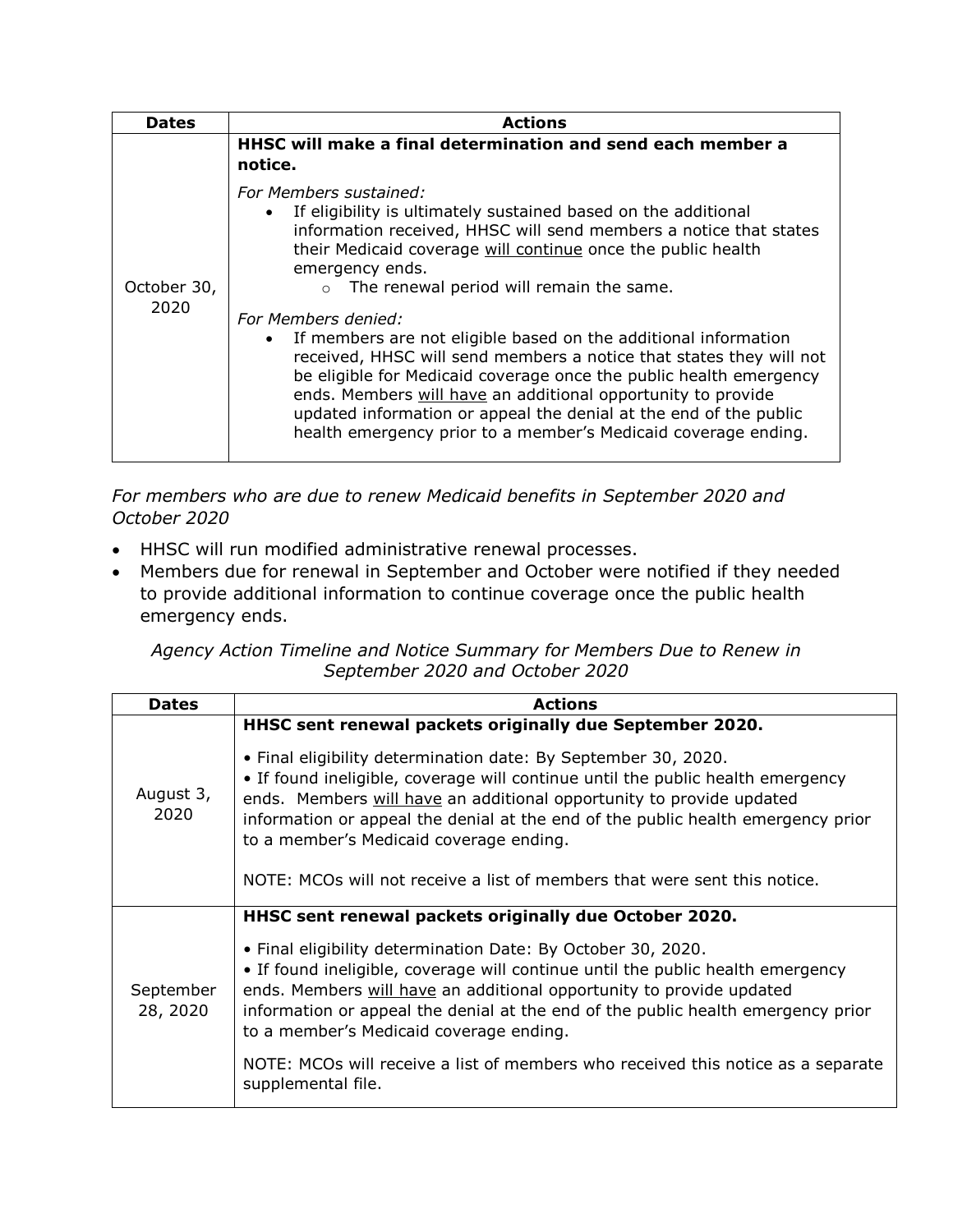#### **2. MCO Member Assistance with Medicaid Renewals**

*Per UMCM 8.1.5.11 (Member Eligibility), the MCO must, if possible, provide eligibility renewal assistance for Members whose eligibility is about to expire. MCOs must adhere to minimum requirements set in UMCM Chapter 16.1.*

MCOs are encouraged to inform their members of the importance of responding to notices from HHSC requesting additional information to verify Medicaid eligibility as soon as possible.

Please refer to communication and instructions HHSC provided to members listed on the attachment, "COVID-19 Medicaid Renewals - Information to Members (Revised)."

#### **3. Additional MCO Information Regarding Impacted Members**

HHSC is providing the following information to assist MCOs in their efforts to outreach members via TexMedCentral.

*For members who were due to renew Medicaid benefits between March 2020 and August 2020*

MCOs will receive a supplemental file listing all impacted members (renewal originally due between March 2020 and August 2020) who were or will be sent the agency notices requesting additional information. These supplemental files, *Mar-Aug2020\_PELDS-1\_MCO Name, Mar-Aug2020\_PELDS-2\_MCO Name, etc.*, will be uploaded to each plans' LIB folder on TexMedCentral starting September 29, 2020. These supplemental files will contain the following data elements:

- Packet Sent Date Last name Plan ID
- Packet Due Date First name
- Medicaid number Date of Birth

#### *For members who are due to renew Medicaid benefits in September 2020 and October 2020*

MCOs will not receive a supplemental file listing all impacted members (renewal originally due September 2020) who were sent the agency notice requesting additional information. However, MCOs will receive a supplemental file listing all impacted members (renewal originally due October 2020) who were sent the agency notice requesting additional information. These supplemental files, *Oct2020\_PELDS-1\_MCO Name, Oct2020\_PELDS-2\_MCO Name, etc.*, will be uploaded to each plans' LIB folder on TexMedCentral starting October 6, 2020. These supplemental files will contain the same data elements listed above.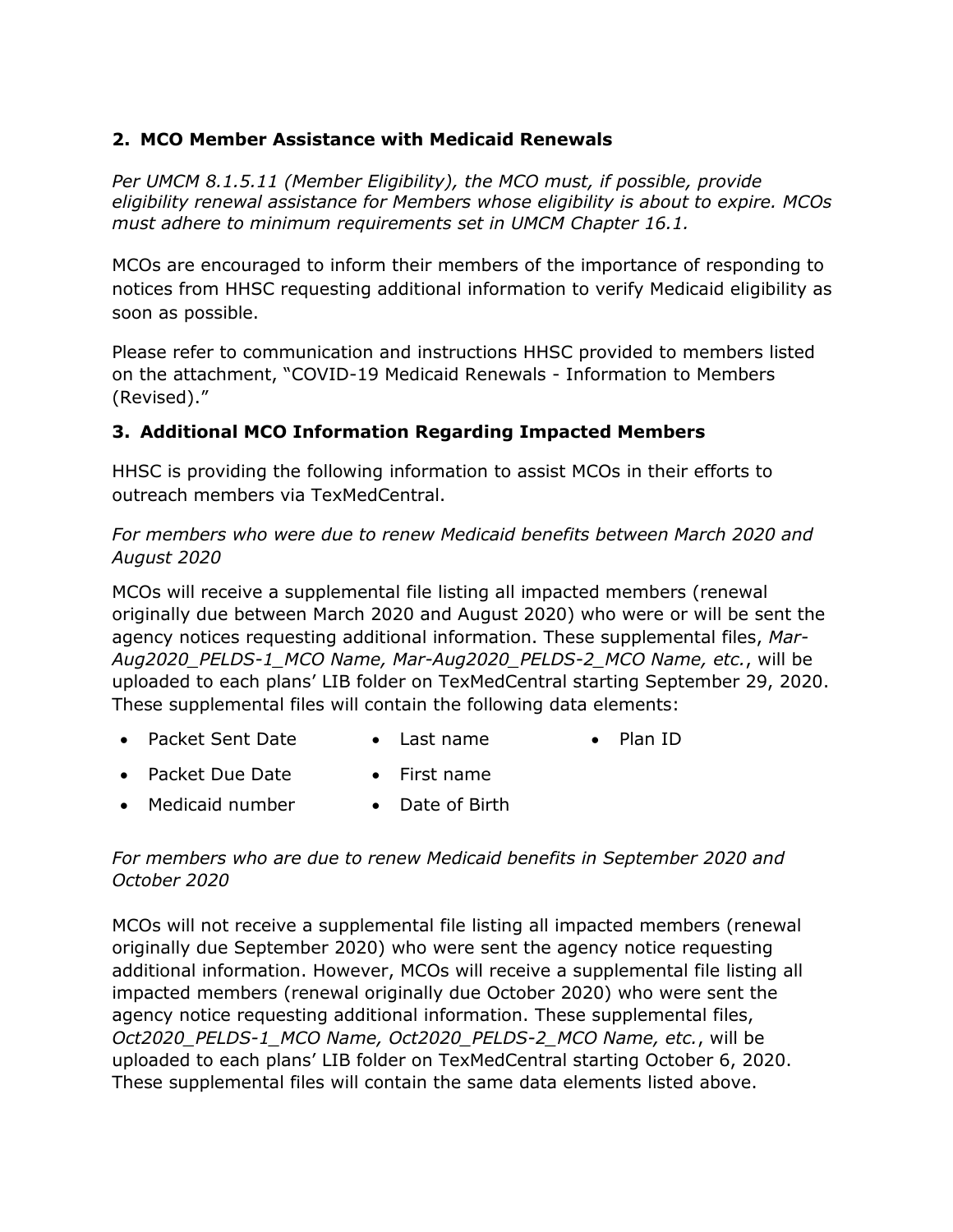#### **Resources:**

COVID-19 Medicaid Renewals - Information to Members (Revised) (Attached)

COVID-19 Medicaid Renewals – Frequently Asked Questions (Attached)

#### **Contact:**

[MCO\\_Enrollment\\_Broker@hhsc.state.tx.us](mailto:MCO_Enrollment_Broker@hhsc.state.tx.us)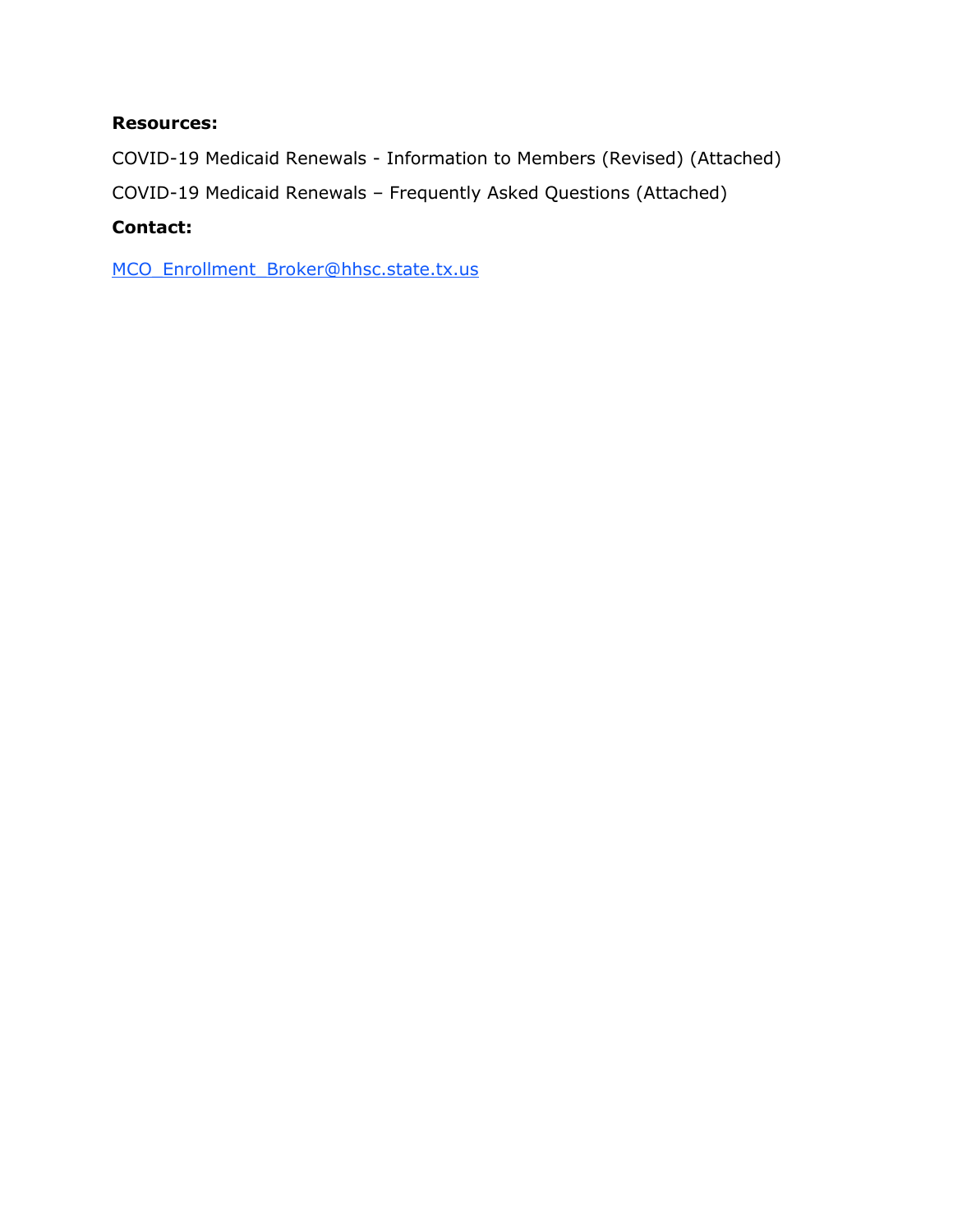

# **COVID-19 Medicaid Renewals: Frequently Asked Questions**

## **Members Who Were Due to Renew March 2020 – August 2020**

- 1. The notice states, if members are eligible, the renewal period will remain the same. What is the renewal period for members that are denied during the public health emergency?
	- Medicaid coverage will not be denied for any reason except voluntary withdrawal, death, or moves out of state during the public health emergency.
	- Members who are "denied" and Medicaid coverage is maintained during the public health emergency will retain their current renewal period. Please note, coverage may end earlier if the member is ineligible at the end of the public health emergency.
- 2. Will MCOs receive *ongoing "refreshed"* supplemental files identifying members who did not provide a response to the request for additional information or members with returned mailed due to invalid/incorrect addresses?
	- HHSC will not send *ongoing "refreshed"* supplemental files for individuals who do not provide a response, however HHSC will provide a supplement file, *Mar-Aug2020\_PELDS-1\_MCO Name, Mar-Aug2020\_PELDS-2\_MCO Name, etc.*, each time HHSC sends members a notice requesting additional information for the first time. In addition, HHSC is reviewing options to send a supplement file to MCOs and DMOs at the end of the public health emergency that would include individuals who did not submit the requested information.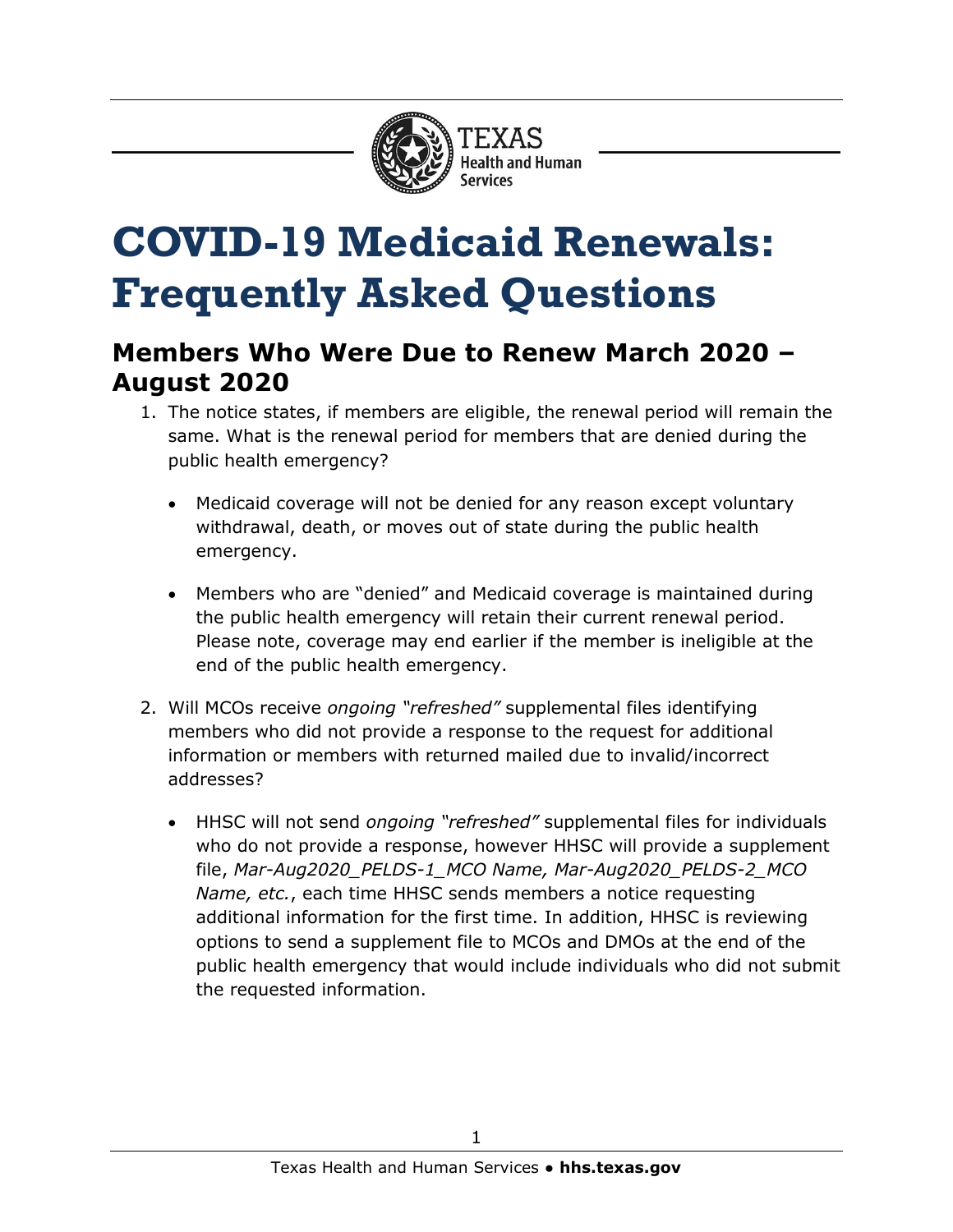- 3. How will MCOs know when supplemental files are uploaded?
	- HHSC will notify MCOs during the MCO/DMO COVID-19 Weekly Calls each time a new supplemental file is uploaded in TexMedCentral.
- 4. How can MCOs best utilize the *834 monthly enrollment file* to identify members that are "denied" with Medicaid coverage being maintained through the public health emergency?
	- Currently, these members are indistinguishable on the monthly enrollment file. HHSC is reviewing options to send a supplemental file to MCOs and DMOs at the end of the public health emergency that would include individuals who were "denied" and are being maintained through the public health emergency.
- 5. Are there members that did not receive the general notice informing them HHSC is resuming reviewing eligibility for Medicaid, sent on July 29, 2020?
	- All active members with renewal packets originally due between March 2020 and August 2020 were sent the general notice. Members who were previously terminated due to voluntary withdrawal, death, or moved out of state, did not receive this notice.
- 6. Will DMOs receive these supplemental files?
	- No. HHSC is only providing these supplemental files to MCOs for the purpose of assisting members with submitting HHSC-requested information. However, HHSC is exploring the option of providing MCOs and DMOs a supplemental file at the end of the public health emergency.

## **Members Due to Renew September 2020 and October 2020**

- 1. How can MCOs best utilize the 834 monthly enrollment file to identify members coming up for renewal?
	- MCOs should use the recertification date, which is the last date of member's certification. This date is located in Loop 2000 DTP Index 2 of the *834 monthly enrollment file*.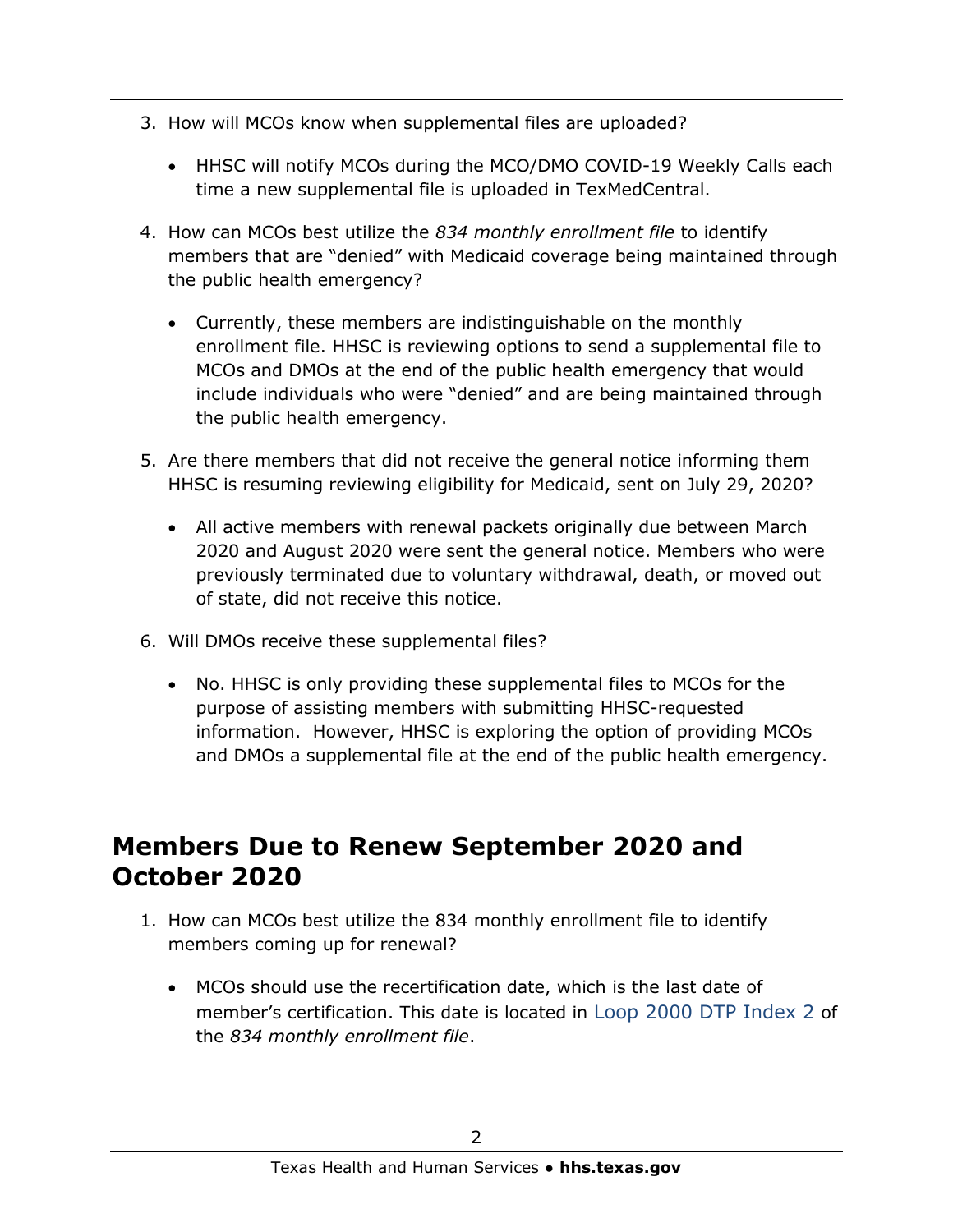- $\circ$  Static Value 337 indicates end date. See example below of how the recertification date is identified for September 2020 on the enrollment file.
	- 337\*D8\*20200930
- 2. How can MCOs best utilize the 834 monthly enrollment file to identify members determined eligible versus members "denied" with an extension to maintain Medicaid coverage through the public health emergency?
	- Eligible members will be renewed and have their recertification due date in 12 months.
	- Members "denied" and maintained through the public health emergency will have their recertification due date extended 6 months. Please note, coverage may end earlier if the member is ineligible at the end of the public health emergency.

| Original<br>Coverage | <b>Eligible</b><br><b>At Renewal</b> |               | "Denied" and maintained<br><b>At Renewal</b> |                 |
|----------------------|--------------------------------------|---------------|----------------------------------------------|-----------------|
|                      | <b>Previous</b>                      | Renewal       | <b>Previous</b>                              | <b>Extended</b> |
|                      | Recert. Date*                        | Recert. Date* | Recert. Date*                                | Recert. Date*   |
| <b>September</b>     | 9/30/2020                            | 9/30/2021     | 9/30/2020                                    | 3/31/2021       |
| 2020                 |                                      |               |                                              |                 |
| <b>October</b>       | 10/31/2020                           | 10/31/2021    | 10/31/2020                                   | 4/30/2021       |
| 2020                 |                                      |               |                                              |                 |

Examples

\*Refer to Question 1 in this section to reference where the end date/recertification due date is located on your *834 monthly enrollment file*.

- 3. Using the 834 monthly enrollment file, will MCOs be able to identify members not eligible because they did not submit all required information versus members who were determined ineligible for other reasons?
	- MCOs will not be able to determine which members were "denied" for failure to provide from members who are not eligible for other reasons. However, HHSC is reviewing options to send a supplement file to MCOs and DMOs at the end of the public health emergency that would include members determined ineligible.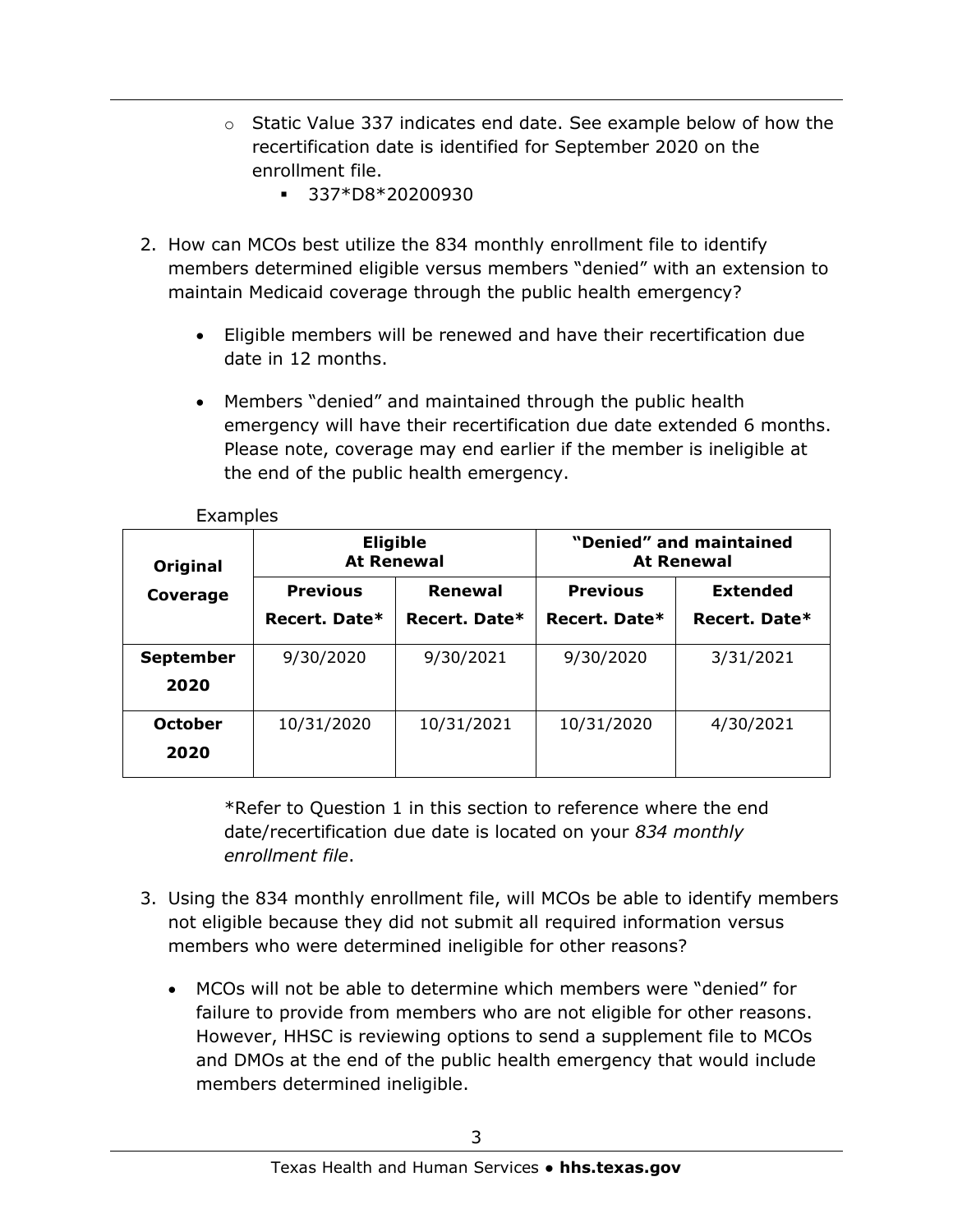- 4. Will MCOs receive a supplemental file each month identifying members who HHSC is requesting additional information to determine eligibility at Medicaid renewal?
	- HHSC will not provide a supplement file for September 2020 renewals. However, HHSC will provide a supplement file starting with October 2020, *Oct2020\_PELDS-1\_MCO Name, Oct2020\_PELDS-2\_MCO Name, etc.*, each time HHSC sends members a notice requesting additional information for the first time. In addition, HHSC is reviewing options to send a supplement file to MCOs and DMOs at the end of the public health emergency that would include individuals who did not provide a response.
- 5. We noticed STAR Kids members were not listed on the supplemental files provided by HHSC. Were all members in STAR Kids auto-renewed?
	- Not all STAR Kids members were auto-renewed. If plans did not receive STAR Kids members on their supplemental file, then no information is required at this time. HHSC will issue additional guidance regarding STAR Kids members as we near the end of the public health emergency.

## **General**

- 1. If a member is deemed ineligible and Medicaid is maintained during the public health emergency, when does the advance notice period of adverse action begin?
	- The advance notice period of adverse action begins when ineligible members are notified in writing by HHSC prior to the member's Medicaid coverage ending. This notice will not be sent until the month after the public health emergency period ends and HHSC has determined the member in no longer eligible based on the updated information provided.
- 2. Are members considered "denied" if they do not respond or do not provide complete information requested by HHSC?
	- Yes. This includes denials for procedural reasons such as not returning renewal forms or verifications. Please note: Members denied will have an additional opportunity to provide updated information or appeal the denial at the end of the public health emergency prior to a member's Medicaid coverage ending.